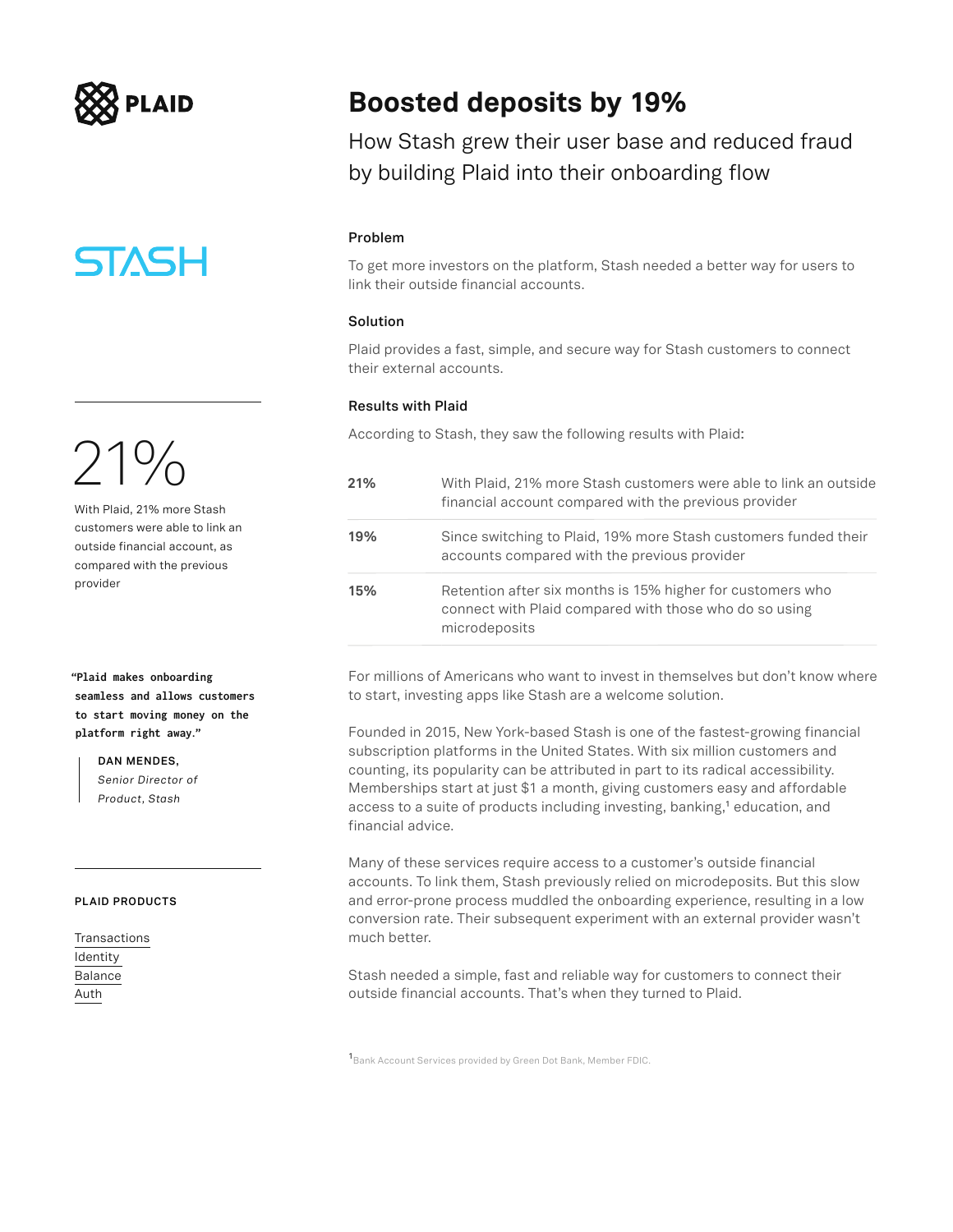### **A better onboarding experience**

With Plaid, users simply select their financial institution from a list and enter the username and password for the associated accounts. Plaid now connects to more than 11,000 financial institutions—often in a matter of seconds.

For Stash, this account-connection step triggers a series of safeguards designed to protect both consumers and Stash. For instance, Plaid enables Stash to authenticate the user's outside bank account. That helps keep bad actors out.

*"With any type of fraud, there's potential liability, so we save money by limiting our risk," explains Dan Mendes, Senior Director of Product at Stash. "By allowing us to verify users' identities, Plaid helps us save money—period."*

When it's time for customers to fund their new accounts, Stash uses Plaid to check the balance of the customer's outside account. This helps the new user select a funding amount they can afford and cuts down on costly overdraft fees.

These simple interventions contribute to a better onboarding experience, according to Mendes. In fact, since switching to Plaid from a previous vendor, conversion rate is up 21% and the number of customers funding their Stash accounts is up 19%.

*"Plaid makes onboarding seamless and allows customers to start moving money on the platform right away," says Mendes. "And that's critical when we think about helping customers start their journeys towards building long-term wealth."* 

### **Increased retention through personalization**

Stash's core services of investing, banking, and a debit card that rewards customers with stock (the Stock-Back® Card)**2** get customers in the virtual door. But it's the company's personalized insights and guidance, such as budgeting advice, that keeps customers coming back.

To power these services, Stash relies on the 24-month transaction history Plaid provides. This allows Stash to share personalized financial insights with users, helping them meet their money goals.

*"Plaid gives us a good sense of what the customer's financial life looks like, which helps us make recommendations about how much they should deposit or invest at any given moment," says Mendes.*

**<sup>2</sup>**All rewards earned through use of the Stash Visa Debit card (Stock-Back® Card) will be fulfilled by Stash Investments LLC. Rewards will go to your Stash personal investment account, which is not FDIC insured. You will bear the standard fees and expenses reflected in the pricing of the investments that you earn, plus fees for various ancillary services charged by Stash. Stash Stock-Back® Rewards is not sponsored or endorsed by Green Dot Bank, Green Dot Corporation, Visa U.S.A., or any of their respective affiliates.

# 19%

Since switching to Plaid, 19% more Stash customers funded their accounts compared with the previous provider

**"By allowing us to verify users' identities, Plaid helps us save money—period."**

**DAN MENDES,** 

*Senior Director of Product, Stash*